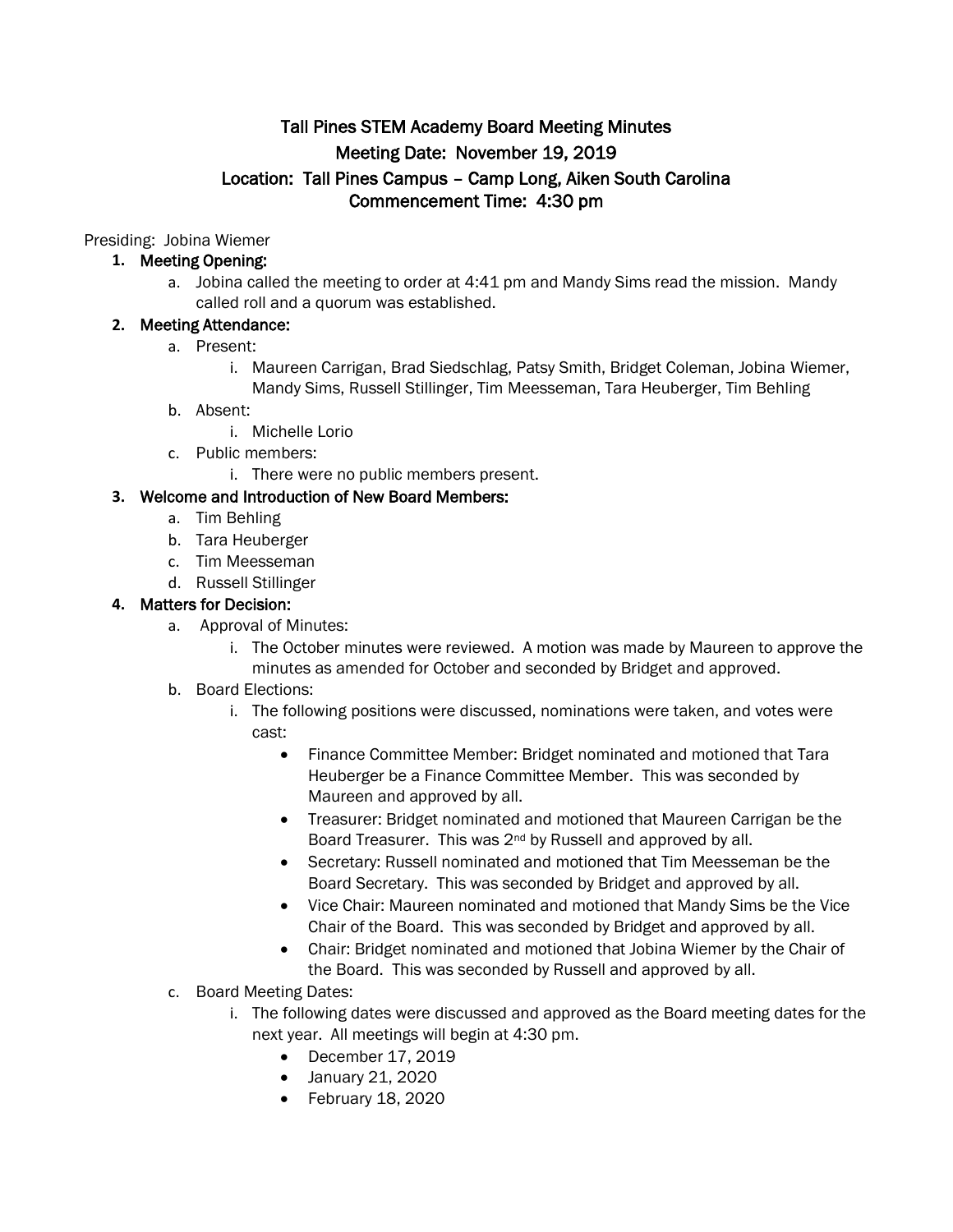- March 17, 2020
- April 21, 2020
- May 19, 2020
- August 18, 2020
- September 15, 2020
- October 20, 2020
- November 17, 2020

A motion was made Maureen to approve the proposed Board meeting dates for the next year. This was seconded by Bridget and approved by all.

- ii. Mandy will provide the meeting dates to the SC Charter School contact (Taylor Fulcher, Chief of Staff)
- d. Golf Cart Policy Revision:
	- i. Patsy reviewed the previously approved Golf Cart Policy with the school's insurance company. The insurance company suggested adding a maintenance statement to the policy. Pasty provided the revision to the Golf Cart Policy. Motion was made by Maureen to approve the revision to the Golf Cart Policy. Tim Behling seconded this motion and it was approved by all.
- e. Adjourn to Executive Session:
	- i. The were no matters to discuss in Executive Session.

#### **5.** Matters for Discussion

- a. Finance Committee Updates:
	- i. No updates from Dr. Carrigan
- b. Audit Results:
	- i. No financial reports were reviewed during this meeting due adjustments needing to be done based on audit results. The auditor discovered there was a deposit notated in 2017 but was not deposited in the bank. Patsy thinks it was an oversight due to entering the deposit in the wrong books as it should have been to deposited to Clemson not to the local TPSA account. Patsy will provide updated financial statements next month.
	- ii. Patsy gave kudos to Kim Thomas, office manager, for her detail and diligence.
	- iii. Patsy will email a letter to the Board with the results from the audit.
	- iv. Security Federal is assisting in getting the collateral account agreement. This is needed due to the balance we are carrying. TPSA was considered undercollateralized.
- c. Thank you to outgoing Board Members
	- i. Jim McNulty was always willing to provide safety information at the beginning of each board meeting. Moving forward the Board will be adding a "For the Good of the Order" section of each meeting to continue what Jim started. Brian Coulter was only on the board for a short period of time however he was instrumental in assisting with Community Engagement. We thank both of them for their dedication and insight.
- d. New Board Member Training
	- i. New Board Member training is required and must be attended within 1 year of becoming a board meeting.
	- ii. Discussed the need for new members to have background checks completed, and signed copies of the Confidentiality Statement and the Conflict of Interest policy to be on file for each of them.
	- iii. Each new member will also need a copy of the TPSA Charter and Bylaws.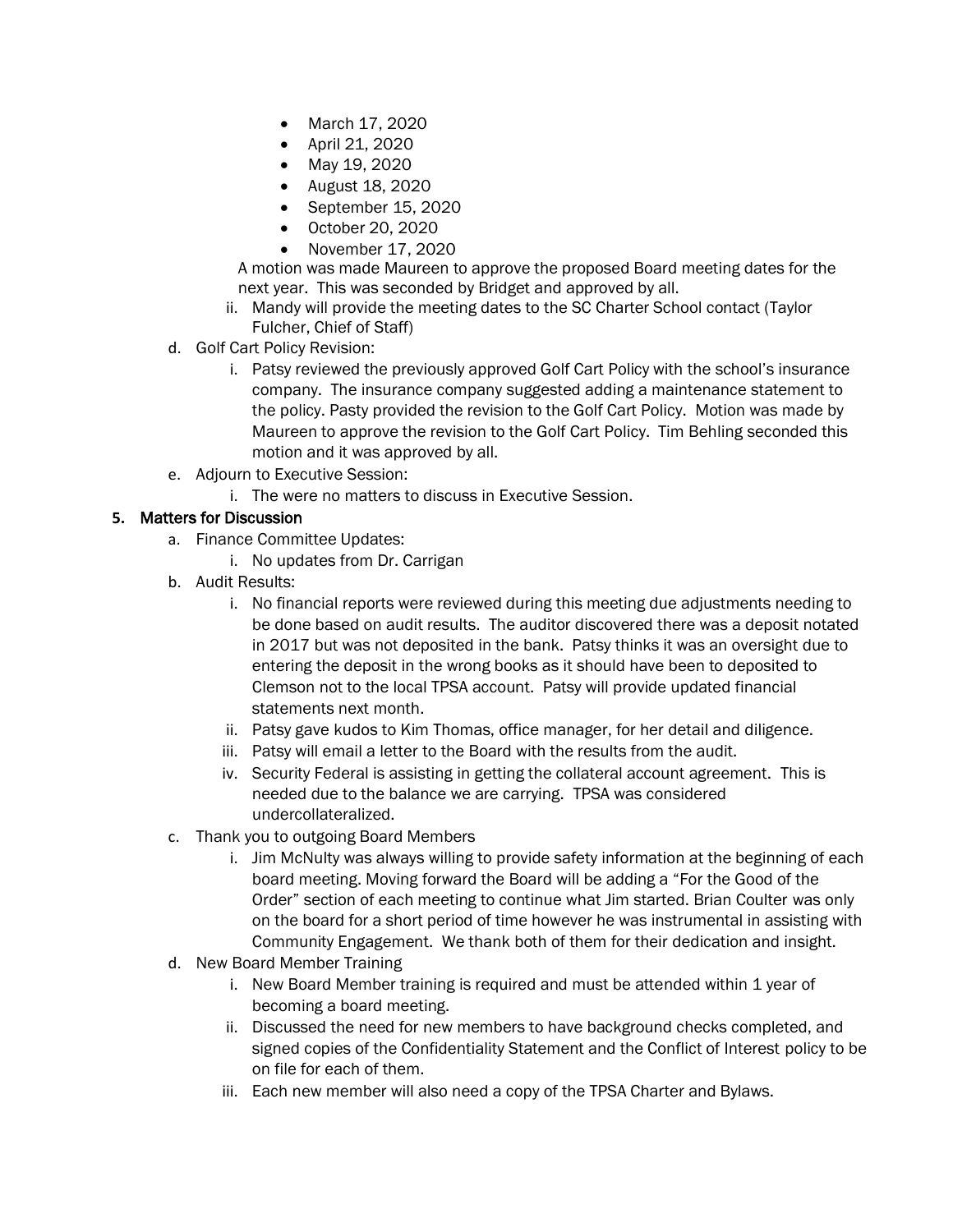#### **6.** Matters of Noting:

- a. Upcoming Community Engagements
	- i. Tall Pines will be represented at the following meetings within the Aiken community:
		- Aiken Sunrise, November 21, 2019
		- Aiken Downtown Rotary, April 20, 2020
- b. School/Principal's Update (Brad and Patsy)
	- i. Patsy provided verbiage of updated laws relating to "Student Threats" and "Unlawful Communication". Next year's code of conduct will need to quote Section 16-17- 425 and Section 16-17-430.
	- ii. The SC School Charter District approved the TPSA school expansion on November 14, 2019 to be effective December 1, 2019. The Board discussed how this will impact the school. Advertising will need to be done as soon as possible through the use of social media and on the TPSA website. Teachers will need to be hired based on the increased number of students.
		- Patsy will write a press release for the Aiken Standard/North Augusta Star regarding the expansion and will have the verbiage ready for the board to review by December 17.
	- iii. There will be an internal meeting November 20 to discuss ways to bring more diversity to TPSA
	- iv. Teachers recently attending a Math Conference and Coach Weimer attended a PE Conference (SCAHPERD)
	- v. The TPSA Interest night went well and was attending well. The next TPSA Interest night will be January 20, 2020 at 6:00 pm.
	- vi. The lunch meeting with the local Kiwanis group also went well.
	- vii. Beyond Bijoux will be having a shopping night to support TPSA.
	- viii. Officer Shunn from the Aiken County Sheriff's office will be on campus Thursday, November 21, to do a safety assessment.
	- ix. Parent Toolkits have been going well. The next one is scheduled for December 3, 2019.
	- x. Upcoming school wide field trip to see "A Christmas Carol" at the Imperial Theater in Augusta on December 11, 2019.
	- xi. MAPP Testing will be on December 3rd and 4th.

#### 7. Meeting Finalization:

- a. Review actions to be taken:
	- i. All board members are asked to continue to look for opportunities to reach the community and share those with TPSA leadership.
	- ii. Patsy will write a press release for expansion for review before next meeting.
	- iii. Mandy will submit dates to charter district for the Board Meetings for the upcoming year.
	- iv. Mandy will send Tim templates for Secretary role
	- v. Tara will need to be added to signature documents at Security Federal Bank.
- b. Next Meeting:
	- i. December 17, 2019 at 4:30 pm.
- c. Comments:
	- i. Thank you from Bridget to Brad and Patsy for allowing teachers to attend conferences.
- d. Meeting close: